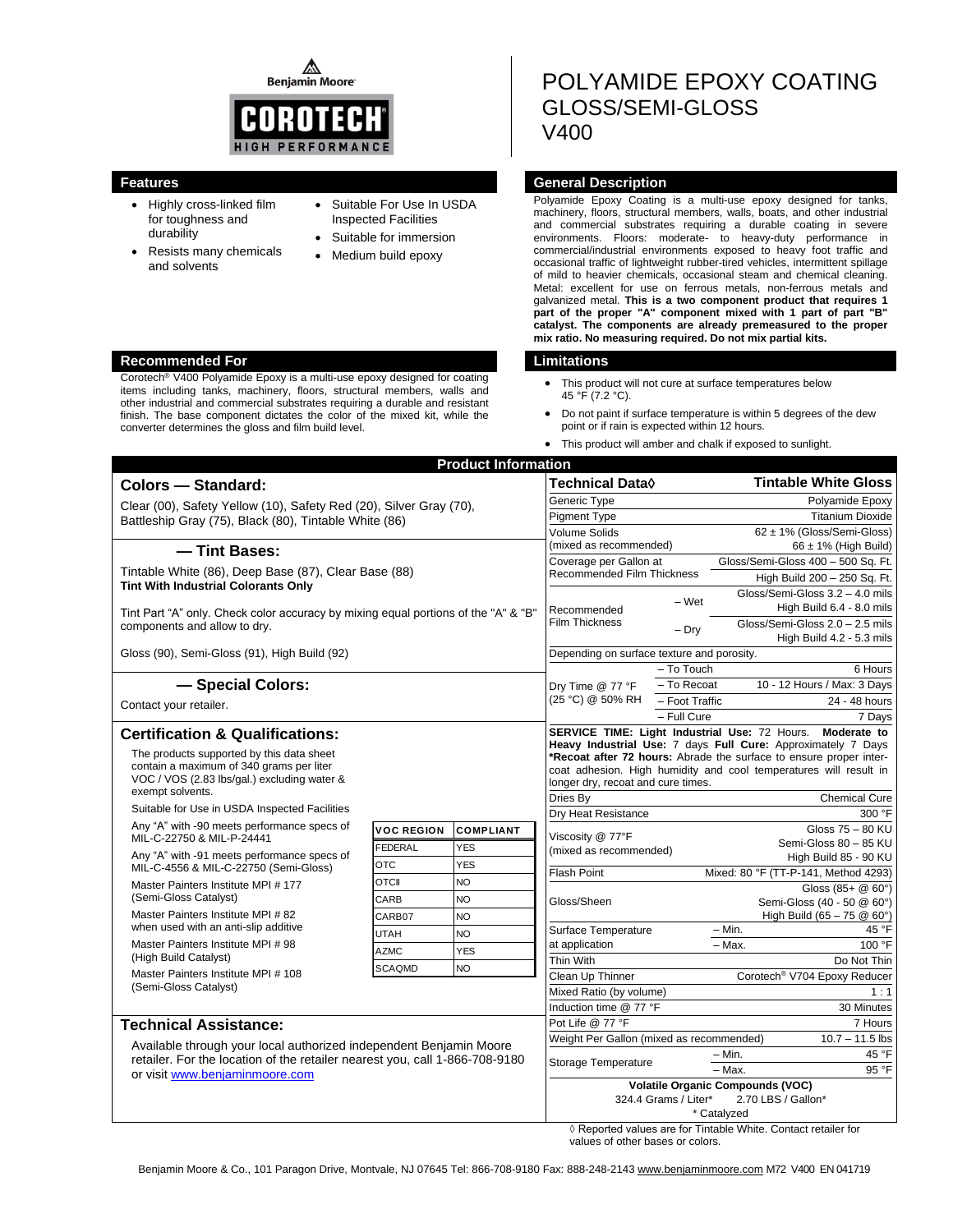## **Surface Preparation**

All surfaces must be sound, dry, clean and free of oil, grease, dirt, mildew, mill scale, form release agents, curing compounds, loose and flaking paint and other surface contaminants.

**NEW SURFACES**: **Concrete and Masonry:** All masonry surfaces must be allowed to cure a minimum of 30 days before painting. Acid etch or abrasive blast all slick, glazed concrete or concrete with laitance. For acid etching, follow all manufacturer's directions and safety instructions. Rinse thoroughly and allow to dry. Prime concrete with one coat of V155 100% Solids Epoxy Pre-Primer, V156 Moisture Tolerant Epoxy may also be used.

**Steel and Ferrous Metals:** All direct to metal coatings provide maximum performance over near white metal blasted surfaces (SSPC-SP 10). There are however, situations and cost considerations that may prevent this type of surface preparation from being done. Corotech® Industrial Coatings have been designed to provide protection over less than ideal surfaces. The recommended standard is a commercial blast (SSPC-SP 6). The steel profile after the blast should be 1-2 mils and be jagged in nature. Surfaces must be free of grit dust. The coating should be applied as soon as possible after the blast in order to prevent flash rusting or surface contamination. Hand tool cleaning (SSPC-SP 2) or power tool cleaning (SSPC-SP 3) can be used if blasting is not possible. In areas where adequate surface preparation is not possible the use of V155 100% Solids Epoxy Pre- Primer is recommended. In highly corrosive areas where additional rust inhibitive qualities are required, prime with one coat of V170 Organic Zinc Rich Primer and an acrylic barrier coat prior to applying epoxy coatings.

**Galvanized and Non-ferrous Metals:** Solvent clean all surfaces. Apply one coat of Corotech® V110 Acrylic Metal Primer or V175 Waterborne Bonding Primer.

**Weathered Galvanized:** Clean Thoroughly - Apply one coat V155 100% Solid Epoxy Pre-Primer

**Previously Painted Surfaces:** Can be applied over most old industrial finishes in good condition. Test patches are recommended to check for wrinkling or lifting of existing coatings. V155 100% Solids Epoxy Pre-Primer may be used as a barrier coat over all existing coatings.

**WARNING!** If you scrape, sand, or remove old paint, you may release lead dust. LEAD IS TOXIC. EXPOSURE TO LEAD DUST CAN CAUSE SERIOUS ILLNESS, SUCH AS BRAIN DAMAGE, ESPECIALLY IN CHILDREN. PREGNANT WOMEN SHOULD ALSO AVOID EXPOSURE. Wear a NIOSH approved respirator to control lead exposure. Clean up carefully with a HEPA vacuum and a wet mop. Before you start, find out how to protect yourself and your family by contacting the National Lead Informational Hotline at 1-800-424-LEAD or log on t[o www.epa.gov/lead](http://www.epa.gov/lead) .

# **Application**

### **Mixing Instructions**:

This is a two component kit and is pre-proportioned for error free mixing. DO NOT vary from these instructions. Mix "A" & "B" separately before combining.

- 1. Carefully combine the entire contents of V400-90, V400- 91 or V400-92 activator with the V400-Part A component; scrape the sides of the pail of Part B to make sure all liquid has been added.
- 2. Using a jiffy mixer at low speed, blend this mixture for three to five minutes until completely blended.
- Keep the mixing blade turning at a slow speed to minimize whipping air into material. Scrape sides of pail during the mixing process.
- 4. Care must be taken to assure both components are completely mixed in order to avoid partially cured spots in the coating.
- 5. Allow to induct for 30 minutes.

It is extremely important to remember that Epoxy Coatings have a limited pot life; therefore, it is wise to make sure sufficient manpower and correct application tools are in order prior to starting the mixing sequence. Estimated pot life is: 14 Hrs. @ 50 °F (10 °C) / 7 Hrs. @ 77 °F (25 °C) / 3 Hrs. @ 100°F (38 °C) Do not thin this product – it is ready to use once both components are thoroughly mixed.

#### **Application:**

**Airless Spray (Preferred Method):** Tip range between .015 and .019. Total fluid output pressure at tip should not be less than 2000 psi.

**Air Spray (Pressure Pot):** DeVilbis MBC or JGA gun, with 704 or 765 air cap and Fluid Tip E.

**Brush:** Natural Bristle only.

**Roller:** Industrial Cover with Phenolic core.  $\frac{1}{4} - \frac{1}{2}$  nap.

**NOTE:** Do not allow material to remain in hoses, gun or spray equipment. Thoroughly flush all equipment with recommended thinner. No reduction is necessary.

**Special Note:** To ensure complete clarity of the V400-00 Clear, this item should only be catalyzed with the V400-90 Gloss Converter. The use of the Semi-Gloss Converter will give the V400-00 Clear a hazy look. All painted surfaces may be slippery, especially when wet.

Where non-skid characteristics are desired, hand broadcast an appropriate anti-slip aggregate into the wet film then back-roll to encapsulate. Benjamin Moore's Corotech Anti-Slip Aggregate V630 works well for non-clear coats.

All epoxy coatings will chalk and fade if applied on exterior surfaces subjected to direct sunlight. All epoxies tend to yellow. Where color and gloss retention is important, top-coating will be necessary. Will stain with prolonged exposure to some solvents and chemicals or in kennels if exposed to animal waste. This staining will not affect the durability or protective qualities of the coating. Do not apply if material, substrate or ambient temperature is below 45 °F (7.2 °C). Relative humidity should be below 90%. Do not apply if within 5 degrees of dew point or if rain is expected within 12 hours of application.

| <b>TEST DATA</b>                                          |                                                                          |  |  |  |
|-----------------------------------------------------------|--------------------------------------------------------------------------|--|--|--|
| Flexibility (ASTM D1737)                                  | Pass 3/16" Mandrel                                                       |  |  |  |
| Sag Resistance (w/-90B)                                   | Passes 8+ mils                                                           |  |  |  |
| Sag Resistance (w/-91B)                                   | Passes 8+ mils                                                           |  |  |  |
| Sag Resistance (w/92B)                                    | Passes 16+ mils                                                          |  |  |  |
| <b>Steam Resistance</b>                                   | Yes                                                                      |  |  |  |
| <b>Dry Heat Resistance</b>                                | 300 °F                                                                   |  |  |  |
| <b>Wet Heat Resistance</b>                                | 150 °F                                                                   |  |  |  |
| Adhesion (ASTM D3359)                                     | Pass 5B                                                                  |  |  |  |
| Humidity (ASTM D4585) (2 Coats<br>over V150 - 1000 Hours) | Face Corrosion: None<br>Face Blistering: None<br>Rating: 10, Rust: 0.00% |  |  |  |
| Salt Spray (ASTM B117) (2 Coats<br>over V150 (1000 Hours) | Face Corrosion: None<br>Face Blistering: None<br>Rating: 10, Rust: 0.00% |  |  |  |

| <b>CHEMICAL RESISTANCE GUIDE (NON-IMMERSION)</b> |           |  |  |  |
|--------------------------------------------------|-----------|--|--|--|
| <b>Fresh Water</b>                               | Excellent |  |  |  |
| <b>Salt Water</b>                                | Excellent |  |  |  |
| Acids                                            | Good      |  |  |  |
| <b>Alkalis</b>                                   | Good      |  |  |  |
| <b>Solvents</b>                                  | Excellent |  |  |  |
| Fuel                                             | Good      |  |  |  |
| <b>Acidic Salt Solutions</b>                     | Excellent |  |  |  |
| <b>Alkaline Salt Solutions</b>                   | Excellent |  |  |  |
| <b>Neutral Salt Solutions</b>                    | Excellent |  |  |  |

| <b>SYSTEMS RECOMMENDATIONS</b>                                                                                                                           |                                                                                              |  |  |  |
|----------------------------------------------------------------------------------------------------------------------------------------------------------|----------------------------------------------------------------------------------------------|--|--|--|
| <b>PRIMERS</b>                                                                                                                                           |                                                                                              |  |  |  |
| <b>Ferrous Metal (Blasted)</b>                                                                                                                           | V110 Line, V132, V150 Line, V155-00 or<br>V <sub>160</sub> Line                              |  |  |  |
| <b>Ferrous Metal (Marginally</b><br>Prepared)                                                                                                            | V155-00 or V160 Line                                                                         |  |  |  |
| <b>Non-Ferrous Metal</b>                                                                                                                                 | V110 Line or V175-00                                                                         |  |  |  |
| Concrete                                                                                                                                                 | Use Direct or use V110 Line, V114-01, or<br>V155-00, V160 Line, V163-01, or V400-00<br>Clear |  |  |  |
| <b>Aged coatings</b>                                                                                                                                     | Use Direct (Check Compatibility) or use<br>V110 Line as a barrier Coat                       |  |  |  |
| <b>COMPATIBLE INTERMEDIATES</b>                                                                                                                          |                                                                                              |  |  |  |
| V160 Line, V163-01                                                                                                                                       |                                                                                              |  |  |  |
| For substrates other than listed above, or for usage in severe<br>environmental conditions, please consult with Corotech <sup>®</sup> Technical Service. |                                                                                              |  |  |  |